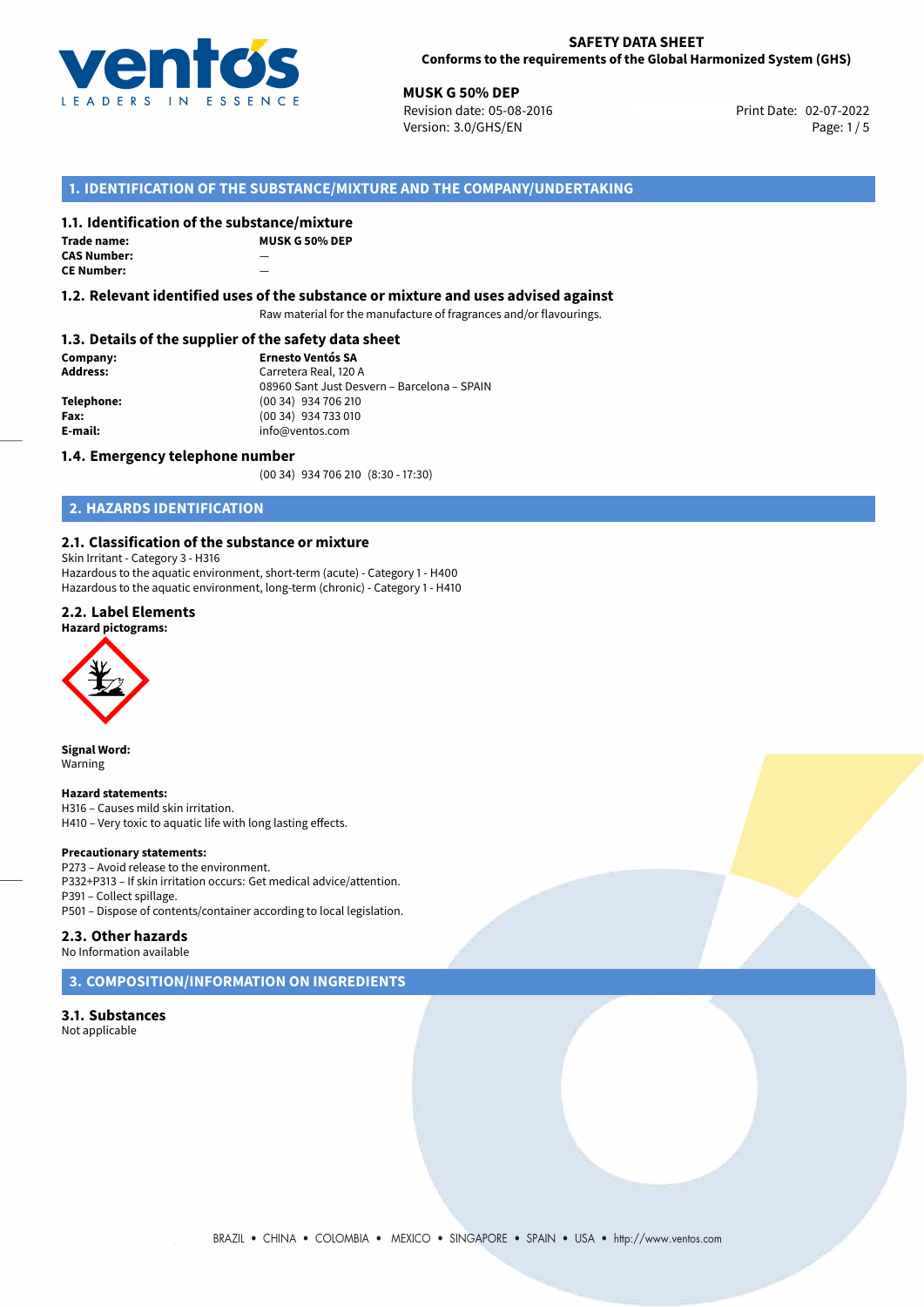

02-07-2022 **MUSK G 50% DEP** Revision date: 05-08-2016 Print Date: Version: 3.0/GHS/EN Page: 2 / 5

# **3.2. Mixtures**

Hazardous constituents:

| ' Chemical Name              | % (w/w)   | <b>CAS No</b><br><b>EC No</b> | <b>Classification according to GHS</b>                                                                                                                                                             |
|------------------------------|-----------|-------------------------------|----------------------------------------------------------------------------------------------------------------------------------------------------------------------------------------------------|
| <b>HEXAMETHYLINDANOPYRAN</b> | $\geq$ 50 | 1222-05-5<br>214-946-9        | Skin Irritant - Category 3 - H316<br>Hazardous to the aquatic environment, short-term (acute) - Category 1 - H400<br>Hazardous to the aquatic environment, long-term (chronic) - Category 1 - H410 |
| DIETHYL PHTHALATE            | $\geq$ 50 | 84-66-2<br>201-550-6          | Skin Irritant - Category 3 - H316<br>Hazardous to the aquatic environment, short-term (acute) - Category 3 - H402                                                                                  |

[See the full text of the hazard statements in section 16.](#page-4-0)

# **4. FIRST-AID MEASURES**

# **4.1. Description of necessary first aid measures**

| Ingestion:    | Rinse mouth with water.                                                                                               |  |  |
|---------------|-----------------------------------------------------------------------------------------------------------------------|--|--|
|               | Obtain medical advice.                                                                                                |  |  |
|               | Keep at rest. Do not induce vomiting.                                                                                 |  |  |
| Eye contact:  | In case of contact with eyes, rinse immediately with plenty of water for at least 15 minutes and seek medical advice. |  |  |
| Inhalation:   | Remove person to fresh air and keep at rest.                                                                          |  |  |
|               | Seek immediate medical advice.                                                                                        |  |  |
| Skin contact: | Take off immediately all contaminated clothing.                                                                       |  |  |
|               | Thoroughly wash affected skin with soap and water.                                                                    |  |  |
|               | Seek medical attention if symptoms persist.                                                                           |  |  |

# **4.2. Most important symptoms and effects, both acute and delayed**

No information available.

## **4.3. Indication of any immediate medical attention and special treatment needed**

No information available.

# **5. FIRE-FIGHTING MEASURES**

## **5.1. Extinguishing Media**

Water spray, carbon dioxide, dry chemical powder or appropriate foam. For safety reasons do not use full water jet.

## **5.2. Special hazards arising from the substance or mixture**

Known or Anticipated Hazardous Products of Combustion: Emits toxic fumes under fire conditions.

#### **5.3. Advice for firefighters**

High temperatures can lead to high pressures inside closed containers. Avoid inhalation of vapors that are created. Use appropriate respiratory protection. Do not allow spillage of fire to be poured into drains or watercourses. Wear self-contained breathing apparatus and protective clothing.

# **6. ACCIDENTAL RELEASE MEASURES**

## **6.1. Personal precautions, protective equipment and emergency procedures**

Evacuate surronding areas. Ensure adequate ventilation. Keep unnecessary and unprotected personnel from entering. Do not breathe vapor/spray. Avoid contact with skin and eyes. Information regarding personal protective measures: see section 8.

#### **6.2. Environmental precautions**

To avoid possible contamination of the environment, do not discharge into any drains, surface waters or groundwaters.

# **6.3. Methods and materials for containment and cleaning up**

Cover with an inert, inorganic, non-combustible absorbent material (e.g. dry-lime, sand, soda ash). Place in covered containers using non-sparking tools and transport outdoors. Avoid open flames or sources of ignition (e.g. pilot lights on gas hot water heater). Ventilate area and wash spill site after material pickup is complete.

## **6.4. Reference to other sections**

Information regarding exposure controls, personal protection and disposal considerations can be found in sections 8 and 13.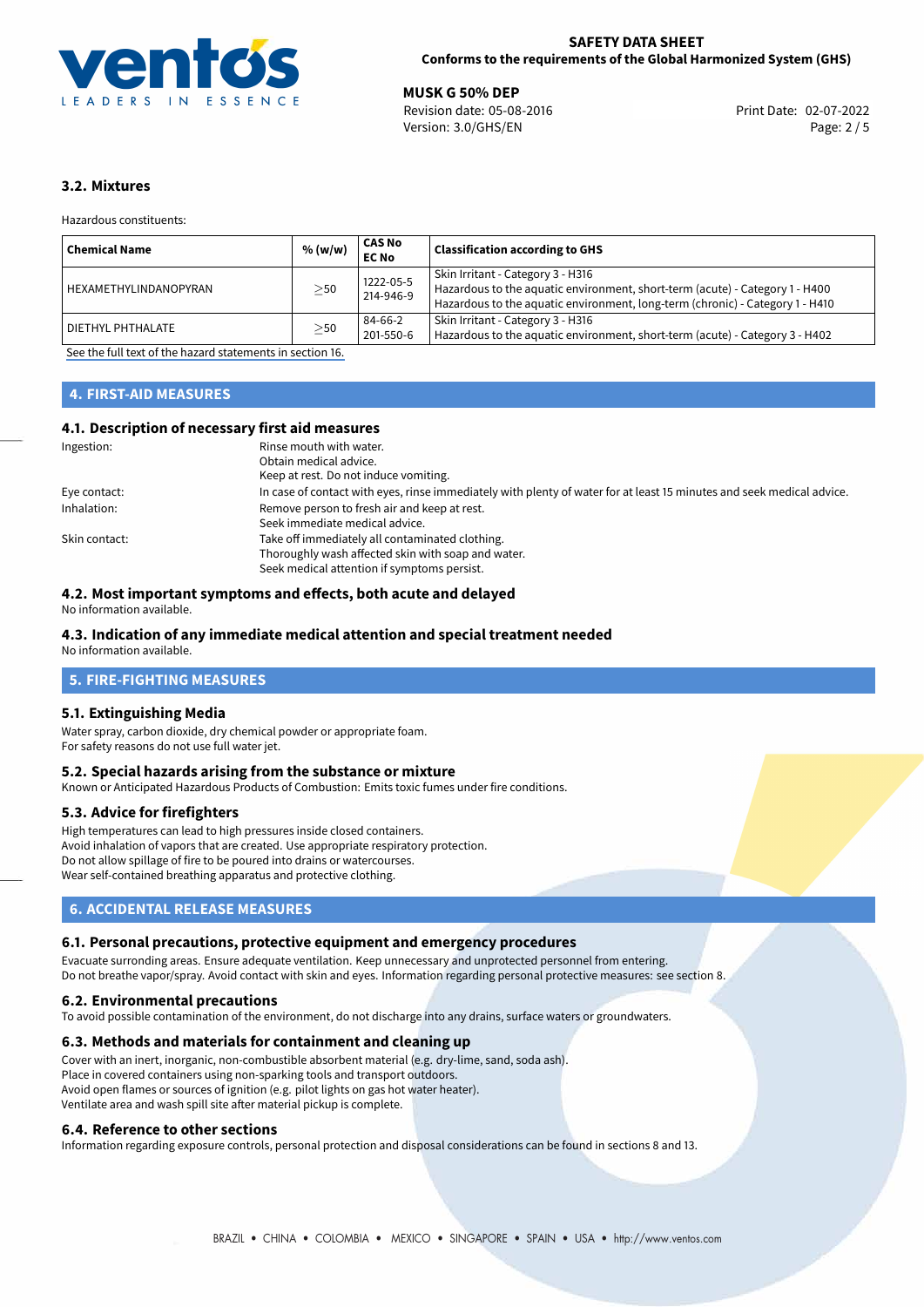

# **SAFETY DATA SHEET Conforms to the requirements of the Global Harmonized System (GHS)**

02-07-2022 **MUSK G 50% DEP** Revision date: 05-08-2016 Print Date: Version: 3.0/GHS/EN Page: 3 / 5

# **7. HANDLING AND STORAGE**

# **7.1. Precautions for safe handling**

Do not store or handle this material near food or drinking water. Do not smoke. Avoid contact with the eyes, skin and clothing. Wear protective clothing and use glasses. Observe the rules of safety and hygiene at work. Keep in the original container or an alternative made from a compatible material.

# **7.2. Conditions for safe storage, including any incompatibilities**

Store in tightly closed and preferably full containers in a cool, dry and ventilated area, protected from light. Keep away from sources of ignition (e.g. hot surfaces, sparks, flame and static discharges). Keep away from incompatible materials (see section 10).

## **7.3. Specific end use(s)**

No information available.

**8. EXPOSURE CONTROLS AND PERSONAL PROTECTION**

# **8.1. Control parameters**

Components with occupational exposure limits: None known.

#### **8.2. Exposure controls**

Measures should be taken to prevent materials from being splashed into the body. Provide adequate ventilation, according to the conditions of use. Use a mechanical exhaust if required.

### **8.3. Individual protection measures, such as personal protective equipment**

| Eye/Face protection:             | Chemical safety goggles are recommended. Wash contaminated goggles before reuse.                                                            |  |  |  |
|----------------------------------|---------------------------------------------------------------------------------------------------------------------------------------------|--|--|--|
| Hand Protection:                 | Chemical-resistant gloves are recommended. Wash contaminated gloves before reuse.                                                           |  |  |  |
| Body protection:                 | Personal protective equipment for the body should be selected based on the task being performed and the risks<br>involved.                  |  |  |  |
| Respiratory Protection:          | In case of insufficient ventilation, use suitable respiratory equipment.                                                                    |  |  |  |
| Environmental exposure controls: | Emissions from ventilation or process equipment should be checked to ensure they comply with environmental<br>protection legislation.       |  |  |  |
|                                  | In some cases, filters or engineering modifications to the process equipment will be necessary to reduce emissions to<br>acceptable levels. |  |  |  |
|                                  |                                                                                                                                             |  |  |  |

# **9. PHYSICAL AND CHEMICAL PROPERTIES**

## **9.1. Information on basic physical and chemical properties**

| Appearance:                            | Liquid                     |
|----------------------------------------|----------------------------|
| Colour:                                | Conforms to standard       |
| Odour:                                 | Conforms to standard       |
| Odour theshold:                        | Not determined             |
| pH:                                    | Not determined             |
| Melting point/freezing point:          | Not determined             |
| Boling point/boiling range:            | Not determined             |
| Flash point:                           | $110^{\circ}$ C            |
| Evaporation rate:                      | Not determined             |
| Flammability:                          | Not determined             |
| Lower flammability/Explosive limit:    | Not determined             |
| Upper flammability/Explosive limit:    | Not determined             |
| Vapour pressure:                       | Not determined             |
| Vapour Density:                        | Not determined             |
| Density:                               | 1,037 $-1$ ,05 g/mL (20°C) |
| Relative density:                      | $1,037-1,05(20°C)$         |
| Water solubility:                      | <b>INSOLUBLE IN WATER</b>  |
| Solubility in other solvents:          | Not determined             |
| Partition coefficient n-octanol/water: | Not determined             |
| Auto-ignition temperature:             | Not determined             |
| Decomposition temperature:             | Not determined             |
| Viscosity, dynamic:                    | Not determined             |
| Viscosity, kinematic:                  | Not determined             |
| Explosive properties:                  | Not determined             |
| Oxidising properties:                  | Not determined             |
|                                        |                            |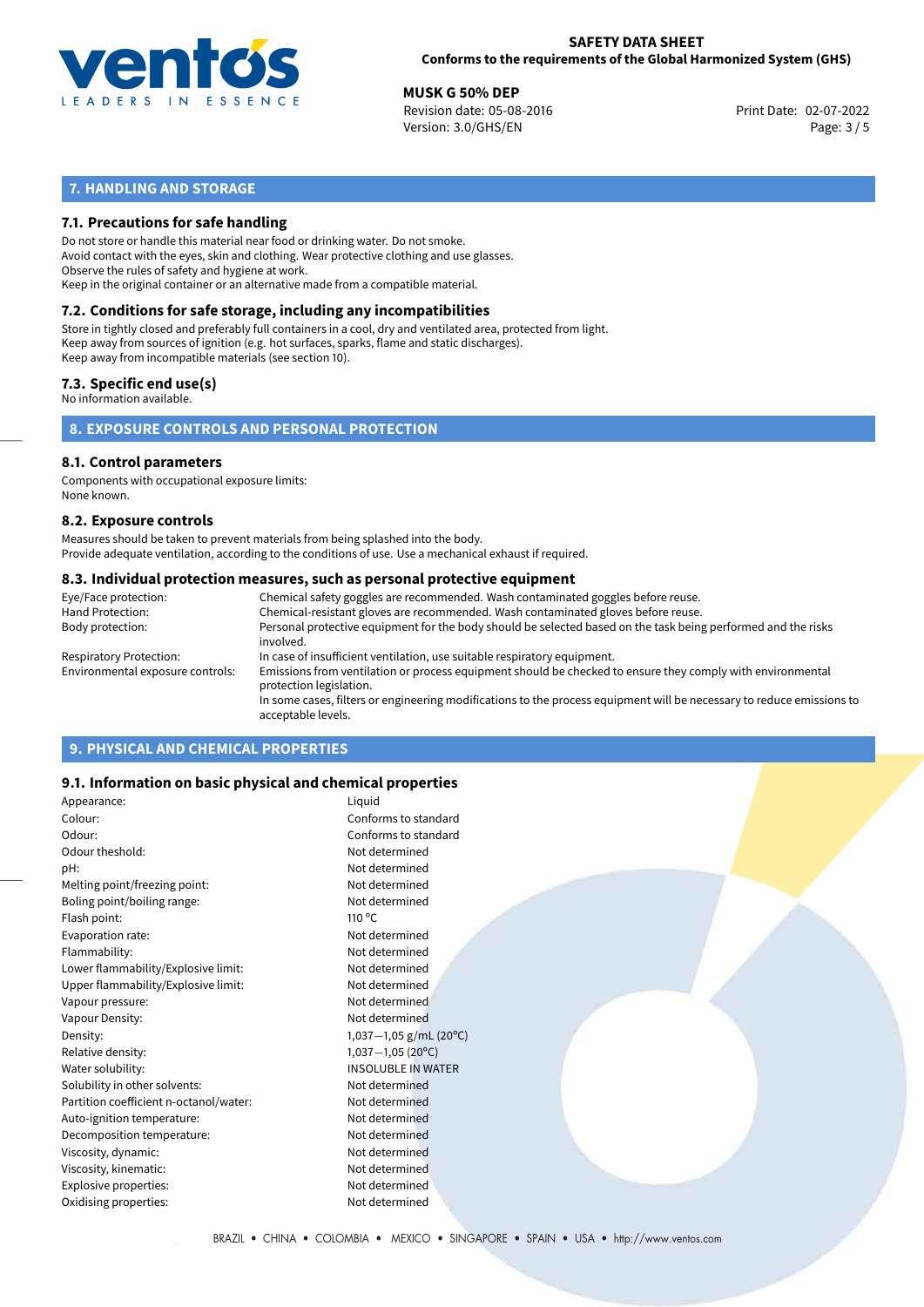

# **SAFETY DATA SHEET Conforms to the requirements of the Global Harmonized System (GHS)**

02-07-2022 **MUSK G 50% DEP** Revision date: 05-08-2016 Print Date: Version: 3.0/GHS/EN Page: 4 / 5

# **10. STABILITY AND REACTIVITY**

## **10.1. Reactivity**

No hazardous reactions if stored and handled as prescribed/indicated.

#### **10.2. Chemical stability**

The product is stable if stored and handled as prescribed/indicated.

### **10.3. Possibility of hazardous reactions**

No hazardous reactions if stored and handled as prescribed/indicated.

#### **10.4. Conditions to Avoid**

Conditions to Avoid: Excessive heat, flame or other ignition sources.

## **10.5. Incompatible materials**

Avoid contact with strong acids and bases and oxidizing agents.

#### **10.6. Hazardous decomposition products**

During combustion may form carbon monoxide and unidentified organic compounds.

# **11. TOXICOLOGICAL INFORMATION**

| <b>Acute toxicity</b>                    | Based on the data available, the criteria for classification are not met. |
|------------------------------------------|---------------------------------------------------------------------------|
| <b>Skin corrosion/irritation</b>         | Causes mild skin irritation.                                              |
| Serious eye damage/irritation            | Based on the data available, the criteria for classification are not met. |
| <b>Respiratory or skin sensitisation</b> | Based on the data available, the criteria for classification are not met. |
| <b>Germ cell mutagenicity</b>            | Based on the data available, the criteria for classification are not met. |
| Carcinogenicity                          | Based on the data available, the criteria for classification are not met. |
| <b>Reproductive toxicity</b>             | Based on the data available, the criteria for classification are not met. |
| <b>STOT-single exposure</b>              | Based on the data available, the criteria for classification are not met. |
| <b>STOT-repeated exposure</b>            | Based on the data available, the criteria for classification are not met. |
| <b>Aspiration hazard</b>                 | Based on the data available, the criteria for classification are not met. |

# **12. ECOLOGICAL INFORMATION**

## **12.1. Toxicity**

**Assessment:** Very toxic to aquatic life with long lasting effects. **Experimental/calculated data:** No information available.

## **12.2. Degradability**

No information available.

#### **12.3. Bioaccumulative potential** No information available.

**12.4. Soil mobility** No information available.

# **12.5. Other adverse effects**

See also sections 6, 7, 13 and 15 Do not allow to get into waste water or waterways.

# **13. DISPOSAL CONSIDERATIONS**

### **13.1. Waste treatment methods**

Dispose of in accordance with national and local environmental regulations.